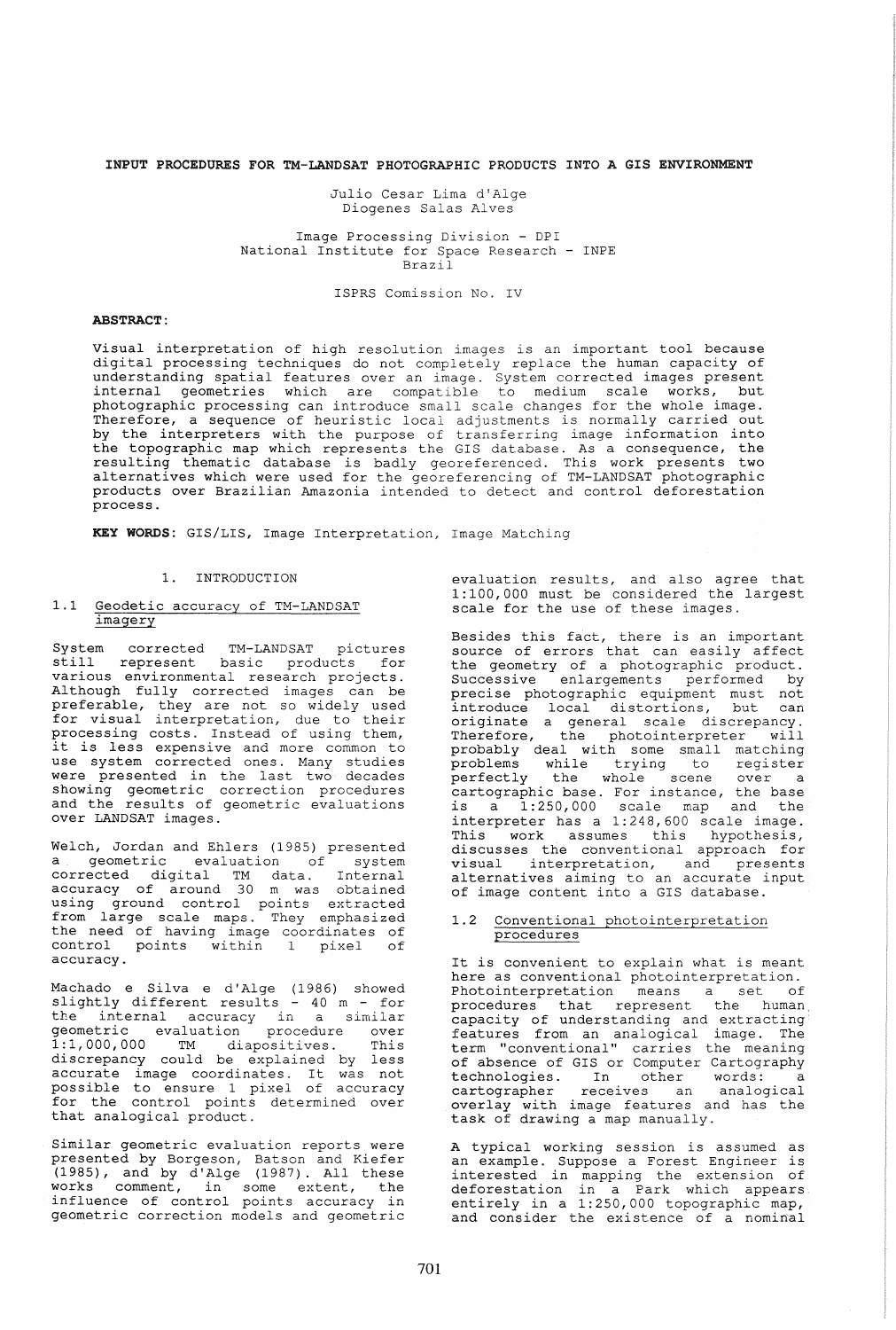1:250,000 TM-LANDSAT color composite covering the park. In the first step map corners and basic features such as rivers<br>and roads are transferred into a transferred into transparent sheet (overlay). Next, this overlay is superimposed over the image and registered by means of common rivers and rogisectica by means of common fivers the procedure of extracting and drawing image content. This situation requires the image and the map to have the same map projection. Moreover, the image must be precisely at 1:250,000.

Unfortunately this condition is rarely achieved. The interpreter can not perform a precise matching between image and map. The traditional solution for this problem is the use of local adjustments. The more image scale differs from 1: 250 *,000,* the larger is the number of required local adjustments. Although this method is a valid procedure taking into account the absence of GIS or Computer Cartography facilities, its basic characteristic is the subjectivity in defining the sequence and the number of local adjustments. It and the number of focal adjustments. It perform exactly the same registration between image and map.

# 1.3 Conflict with accurate GIS database

The idea of accuracy in a GIS database is strongly related to the capability of evaluating errors in every step of the current processing. This means, for instance, that the lineage of a map has Instance, that the fineage of a map has<br>to be known in order to estimate its accuracy. If map inconsistencies and their sources are known, it will be feasible to use a mathematical model to correct them.

The digitizing of a map can be used as a and digitaling of a map can be about as a operation that precedes (or follows, depending on the system) the digitizing depending on the system, the digitizing<br>is the establishment of the relation between map and digitazing table between map and digitazing table<br>coordinates. An affine transformation is normally used with this purpose (Burrough, 1986). This function also acts as a reliable model to correct map errors, in case these errors represent the effects of rotations, translations and scale factors. But who knows the result of applying such model over a map without lineage documentation? How does an affine function act over that overlay produced by successive subjective local adjustments? It is very difficult to get a reasonable answer. One can just believe that everything is correct.

This is the basic conflict. An overlay produced by the conventional produced by the conventional<br>photointerpretation technique can not be perfectly modelled by any algorithm, because it is impossible to represent by because it is impossible to represent by<br>mathematical functions all those heuristic adjustments made by the interpreter. Then, it is very hard to access the accuracy of the resulting digitized data. If the idea is to produce an accurate GIS database, one must avoid an accurate GIS database, one must avoid<br>to generate that kind of overlay as an input source of data.

## 2. PROPOSED METHODOLOGIES

#### 2.1 Amazonia deforestation database

The Amazonia deforestation database is a project being carried out by INPE and project being carried one by this and<br>will contain full information of deforestation process for years 1975, 78, 85, 88, 89, 90 and 91. "Legal Amazonia", defined by the Brazilian Constitution, 1988, includes the States of Acre, Amapa, Maranhao (only west of 44W), Amazonas, Mato Grosso, Para, Rondonia, Roraima e Tocantins.

LANDSAT images have been used as a basis for monitoring each deforestation area. The database is organized in blocks of <sup>1</sup> degree of latitude by 1.5 degree of longitude, comprising 1:250,000 map sheets. These blocks are individual projects for purposes of data digitizing, analysis, and plotting of maps. Besides the 1:250,000 map sheet partition, the study area can be subdivided in different non-overlapping cells which cover the whole area (Meira Filho, 1991):

- subdivision by state;
- subdivision by municipality;
- subdivision by nominal LANDSAT 4/5 scene;
- subdivision by nominal LANDSAT 1/2/3 scene;
- subdivision by class of vegetation.

The database was constructed using SGI, a geographical information system developed in the Image Processing Division of INPE, that runs on IBM-PC compatible microcomputers. Some new functions were added to the basic software to improve the control of errors and to provide faster processings. An example is the automatic definition of nominal LANDSAT cells given a 1:250,000 map sheet (intersection of two different subdivisions). Figure 1 shows a typical intersection between nominal LANDSAT scenes and a 1:250,000 map sheet.



Figure 1 - Nominal LANDSAT cells

The automatic definition of the nominal LANDSAT cells is followed by a polygon overlay operation that takes into account the subdivision by states. The resulting infolayer contains the so called basic cells. Figure 2 illustrates basic cells:



Figure 2 - Basic cells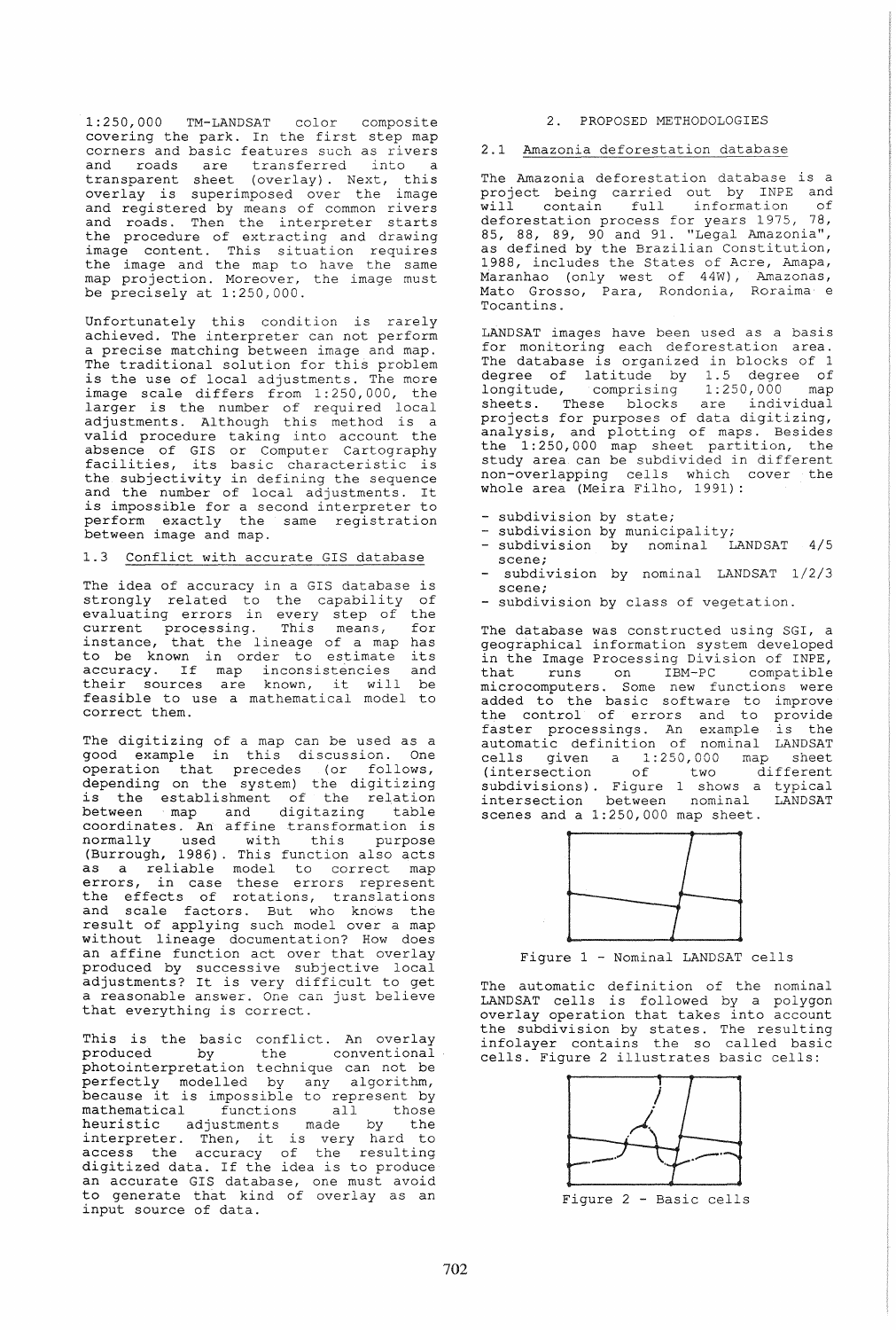Thematic information extracted from LANDSAT images - forest physiognomy,<br>anthropism and cloud cover - is recorded within each map sheet for each basic cell. The date of the image used is assigned as an attribute for both anthropism and cloud cover, because they are time-dependent parameters. The analysis of the LANDSAT images in conjunction with the vegetation map of Brazil allowed the separation of four classes of forest physiognomy: primary forest, secondary forest, non-forest and water (Meira Filho, 1991).

As described before, the conventional<br>photointerpretation approach was photointerpretation approach was considered unfit regarding an accurate insertion in the database of the information extracted from LANDSAT images. Both methods #1 and #2, which descriptions follows, are based on the same alternative photointerpretation same alternative photointerpretation<br>procedure. The method consists in avoiding that first conventional step of<br>transferring map corners, rivers and transferring map corners, rivers roads from map to the overlay prior to the extraction of image content. The interpreter acts directly over the image without any information from cartographic base. Besides the basic information (anthropism, forest physiognomy and cloud cover), rivers and roads are also extracted from the image. These features provide the control points that are used by methods #1 or #2. The idea is to  $\sum_{i=1}^{n}$  increase  $\sum_{i=1}^{n}$  and  $\sum_{i=1}^{n}$  increase the section of of the image in terms of geometry, allowing then the modelling of image content through an affine transformation during digitizing.

#### 2.2 Method #1

Method #1 can be considered as a "direct" input of image content (overlay) into the 1:250,000 map sheet projects. The process starts with an approximate subdivision of the whole overlay by map sheets, as shown in figure 3.



Figure 3 - Overlay divided by map sheets

This approximate partition is carried out by a different group than that of photointerpreters, and has the objective of selecting roads intersections and rivers confluences for control points. This method requires a minimum set of four control points for each individual subdivision. This number of control points represents the minimum requirement to produce a least square estimation of the parameters of an affine the parameters of an affine<br>transformation. The existence of one set of control points for each subdivision explains why the method is called "direct". Each subdivision of the overlay is mapped directly into the corresponding

map sheet project, as illustrated in figure 4.



Figure 4 - Direct mapping with different sets of control points

As this method deals with approximate subdivisions, overlay data are digitized exceeding the boundaries of the cells which they are mapped into. The last step is then an automatic clipping procedure by the cells over digitized data in order to determine all intersections between lines and cells boudaries (nodes) and to delete exceeding arcs. Figure 5 shows this situation.



Figure 5 - Clipping procedure

# 2.3 Method #2

Method #2 is a variation of the first one and can be considered as an "indirect" method. Instead of using different sets of control points, only one set is required for the whole image overlay. Esquired for the whore image overlay.<br>Again, due to least square estimation of parameters, a minimum set of four control points is required. The entire overlay is digitized and stored in a temporary file, which is further used for the tranference of data into the map sheet projects. Therefore, the method is called "indirect". Figure 6 illustrates the situation of control points in this method.



Figure 6 - Indirect method and control points

Overlay data are stored in the temporary file in terms of table coordinates (e.g., mm) and are mapped into each map sheet man, and are mapped files cash map shoot coordinates of the control points through an affine transformation. The last step